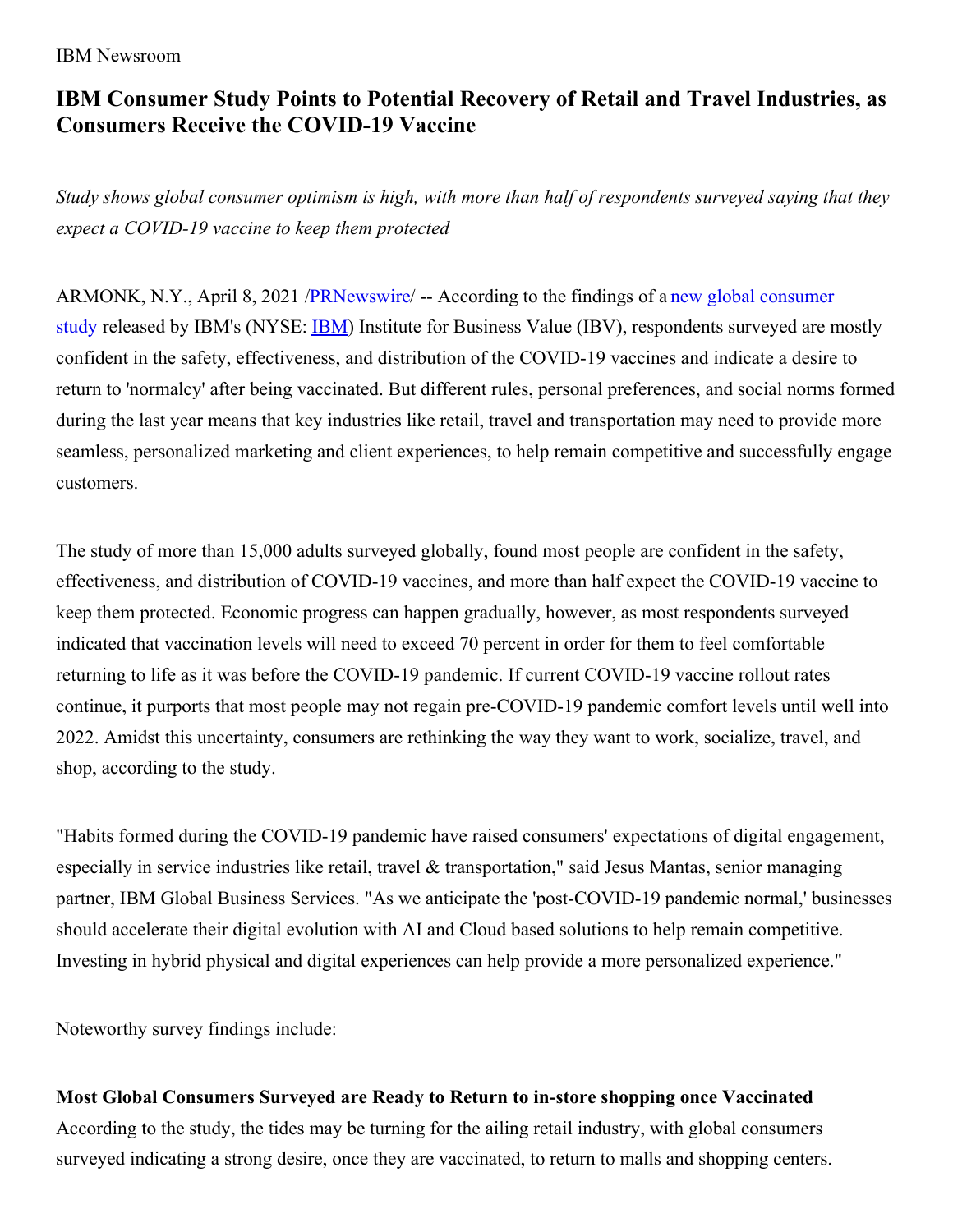While many surveyed consumers may not abandon the online shopping options they've become accustomed to using during the COVID-19 pandemic - with at least one in five respondents surveyed stating that they plan to continue shopping primarily online - once vaccinated, they expect to buy items in-store much more often.

The biggest categories that may see shifts toward in-person shopping are toys, games, and hobbies, (+121 percent) and apparel, footwear, and accessories (+76 percent), according to the study.

With convenience indicated as the main reason global consumers surveyed continue to shop online, followed by value and the wide variety of products available online, to lure consumers back to physical stores, retailers can look to in-store promotions and local products. In-store promotions were the top factor that could drive consumers to shop in a physical store, especially for Gen X (54 percent surveyed) and Boomers (52 percent surveyed). Additionally, local products that are not available online, such as small batch food products and hand-made apparel, may attract nearly 50 percent of surveyed Millennials, Gen X and Boomers, to shop in person.

#### **Potential Recovery of the Travel Industry**

While consumer travel has yet to rebound, there are promising signs on the horizon. The study showed plane travel may see an uptick in demand, with 30 percent of people planning to fly more often—though this is offset by the 23 percent of respondents surveyed that plan to fly less.

The study found that roughly 1.5 times more vaccinated consumers surveyed expect to take an overnight trip in the next six months. Still, a sizeable subset of the population plans to stay home indefinitely, with roughly one in four surveyed consumers saying that they do not plan to travel in 2021, even after they receive the COVID-19 vaccine.

The vaccine may also reinvigorate professional travel, increasing the number of respondents comfortable travelling for business two to four times in most countries. However, older business travelers surveyed are less confident. Only eight percent of respondents surveyed over 55 are comfortable traveling for business without a COVID-19 vaccine, and just 25 percent are comfortable after they're vaccinated.

The study showed personal automobile continues its prominence, both during the COVID-19 pandemic period and after people receive the COVID-19 vaccine. While 10 percent of respondents surveyed plan to use a personal vehicle less often after getting the shot, 47 percent surveyed say they will use it more.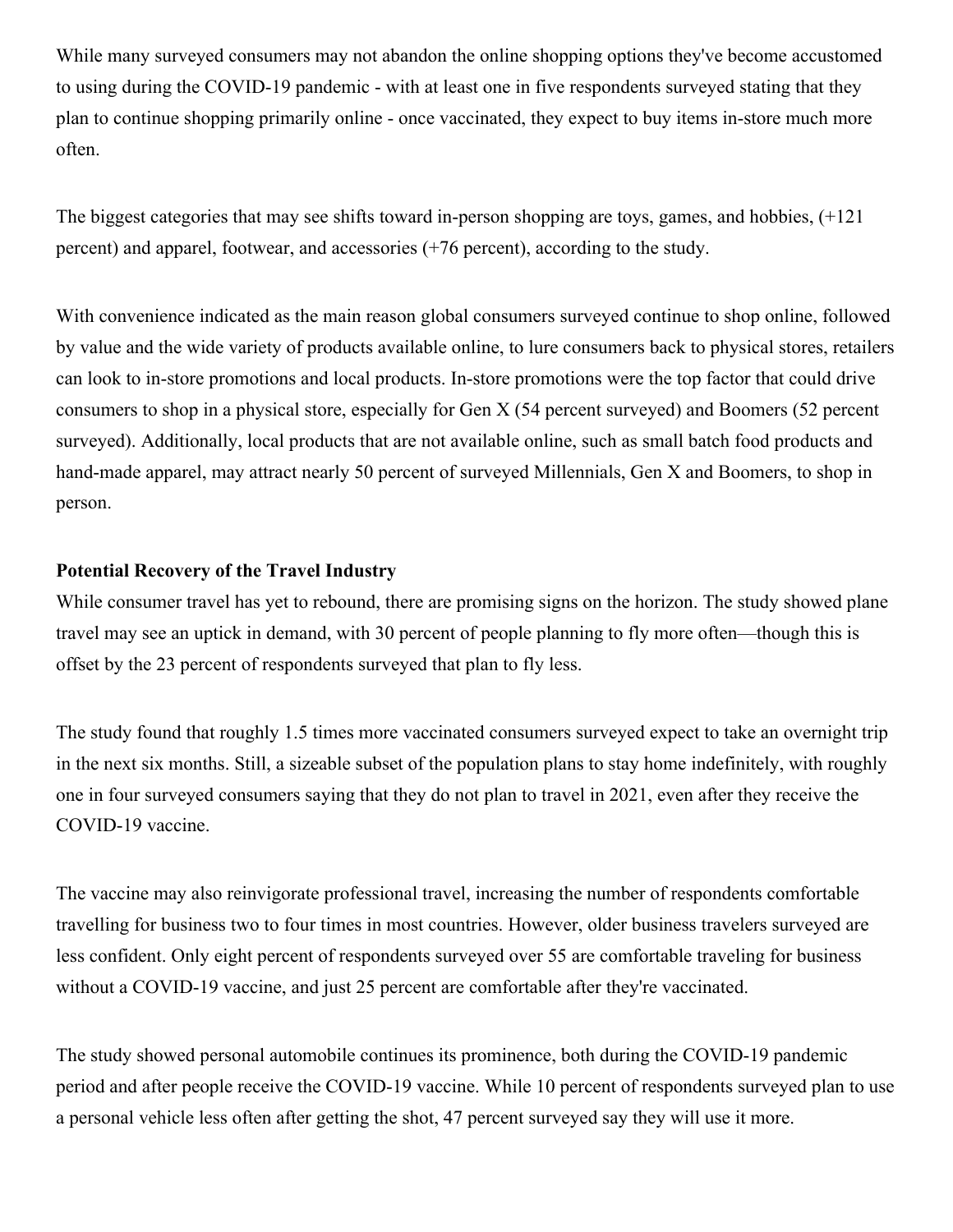The survey showed that other forms of transportation may either see a very slight increase or a net reduction in demand as more people become vaccinated. The cruise industry may experience the most significant net decline, with 26 percent of people surveyed saying they will use cruise ships less and only 17 percent surveyed saying they will use them more.

# **Generation Z Respondents Surveyed (People Aged 18-24) Are Exceptions to the Findings**

Post-COVID-19 vaccine outlook varies widely across surveyed consumers by generation, but in several categories, Generation Z respondents surveyed (people aged 18-24), especially hard hit by the COVID-19 pandemic, tended to be outliers.

Most Gen Z respondents surveyed want to spend time with people outside of their households once they get the shot. 27 percent of Gen Z surveyed said they will increase outside interaction, compared to 19 percent of Gen X surveyed and only 16 percent of those surveyed over 55. However, with the exception of restaurants and free venues like beaches and public parks, Gen Z respondents surveyed reported finding the return to some large crowd social venues, such as live sporting events, amusement or theme parks, museums and art galleries, live theater events and movie theaters, less appealing than other generations surveyed.

On average, 60 percent of Gen Z respondents surveyed plan to visit venues such as restaurants and bars, salons and barbershops once vaccinated, compared with 71 percent of Millennials surveyed and 69 percent of Gen X respondents surveyed. This appears to be the continuation of a trend, as Gen Z surveyed also reported visiting venues less frequently than those in other age groups during the COVID-19 pandemic.

## **IBV Study Methodology**

The IBM Institute for Business Value polled more than 15,000 adults in the Unites States, India, U.K., Canada, Germany, Mexico, Spain, Brazil and China in February 2021 to better understand consumers' perspectives on the COVID-19 vaccine, what they plan to do once they are vaccinated, and how it may affect their perspectives on a number of issues, including retail spending, transportation, future attendance at events in large venues, and returning to work. The full study is available at: https://www.ibm.com/thought[leadership/institute-business-value/report/vaccine-consumer-behavior.](https://c212.net/c/link/?t=0&l=en&o=3122105-1&h=3570901400&u=https%3A%2F%2Fwww.ibm.com%2Fthought-leadership%2Finstitute-business-value%2Freport%2Fvaccine-consumer-behavior&a=https%3A%2F%2Fwww.ibm.com%2Fthought-leadership%2Finstitute-business-value%2Freport%2Fvaccine-consumer-behavior)

The IBV continues conducting research to regularly draw insights on consumer behavior since April 2020, about how COVID-19 has impacted their outlook and preferences.

#### **About IBM Institute for Business Value**

The IBM Institute for Business Value (IBV) delivers trusted business insights from our position at the